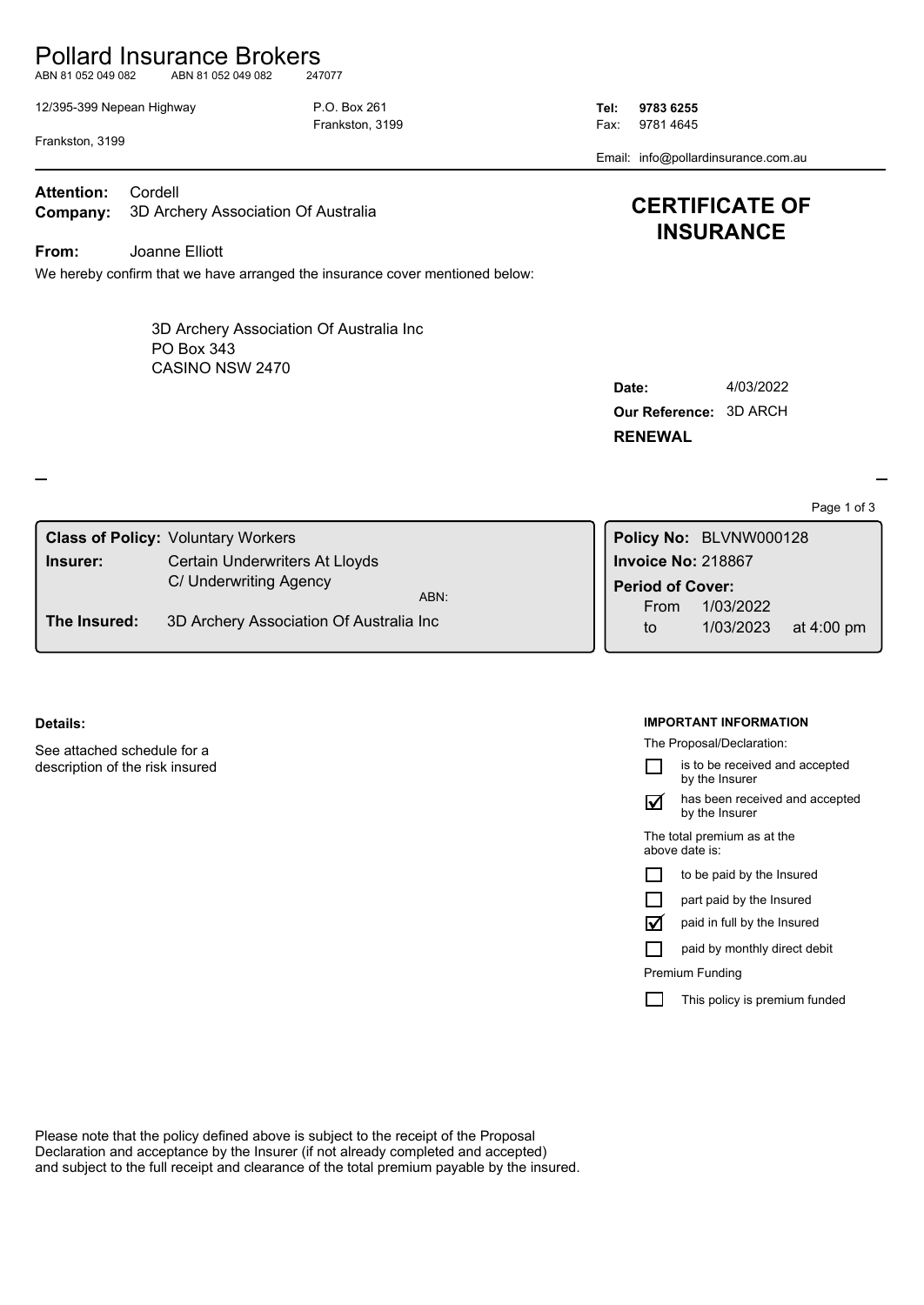## **Schedule of Insurance Page 2 of 3**

|              | <b>Class of Policy:</b> Voluntary Workers |
|--------------|-------------------------------------------|
| The Insured: | 3D Archery Association Of Australia Inc   |

**Policy No:** BLVNW000128 **The Invoice No: 218867<br>
<b>Our Ref:** 3D ARC **Our Ref:** 3D ARCH

This policy has been placed through

Lion Underwriting ABN 33 604 592 467 Level 40, 161 Castlereagh Street, Sydney, NSW

Lion Underwriting is an underwriting agency who has placed the policy with

Certain Underwriters At Lloyds C/ Underwriting Agency

## **PERSONAL ACCIDENT -GROUP MEMBERS INCL VOLUNTARY WORKERS**

| <b>POLICY HOLDER:</b>                | 3D Archery Association of Australia Inc., The Archery Alliance of Australia Inc.<br>affiliated State Associations, affiliated Clubs, Executive Members, Members,<br>Voluntary Workers, Authorised Visitors, Coaches and Range Staff                                                                                                     |                            |  |
|--------------------------------------|-----------------------------------------------------------------------------------------------------------------------------------------------------------------------------------------------------------------------------------------------------------------------------------------------------------------------------------------|----------------------------|--|
| <b>OPERATION OF COVER:</b>           | (A) Whilst an Insured Person is travelling to and from and participating in:<br>(i) voluntary work; or<br>(ii) an event;<br>arranged by the Insured in Australia.<br>(B) Whilst an Insured Person is participating in an event outside of Australia and<br>representing the Insured.                                                    |                            |  |
| <b>GEOGRAPHICAL LIMITS:</b>          | Scope of Cover (A): Australia Only<br>Scope of Cover (B): Worldwide                                                                                                                                                                                                                                                                     |                            |  |
| <b>INSURED PERSONS:</b>              | Executives, Committees, Sub Committees, Affiliated Groups, Members, Coaches,<br>Trainees, Voluntary Workers & Authorised Visitors participating in, working for or<br>on behalf of the association                                                                                                                                      |                            |  |
| <b>BUSINESS / ACTIVITIES:</b>        | Principally Archery Sports Administration, Archery and Hunting Clubs,<br>competitions (local and overseas), Authorised Hunting, Bow Hunting - fishing,<br>Social Events, Producing Archery Magazine, Training and Instruction,<br>Try Out Days, Knife and axe throwing competitions and associated practice, property<br>owner/occupier |                            |  |
| <b>AGE LIMIT:</b>                    | Part A - Lump Sum Benefit - Under 18 years limited to \$10,000.<br>Part A - Lump Sum Benefit (1-19) who are aged 75 years to 90 years of age<br>is limited to a maximum of \$25,000 and Part B weekly benefits is not applicable.<br>Age limit : occurs afer you reach 90 years of age.                                                 |                            |  |
| <b>SCOPE OF COVER:</b>               | Worldwide                                                                                                                                                                                                                                                                                                                               |                            |  |
| <b>AGGREGATE LIMIT OF LIABILITY:</b> |                                                                                                                                                                                                                                                                                                                                         |                            |  |
|                                      | (a) Any one Accident or Occurrence<br>(b) Per Period of Insurance                                                                                                                                                                                                                                                                       | \$2,000,000<br>\$2,000,000 |  |
| <b>DEDUCTIBLE / EXCESS AMOUNTS:</b>  |                                                                                                                                                                                                                                                                                                                                         |                            |  |
|                                      | Weekly Benfit Injury                                                                                                                                                                                                                                                                                                                    | 7 Consecutive days         |  |